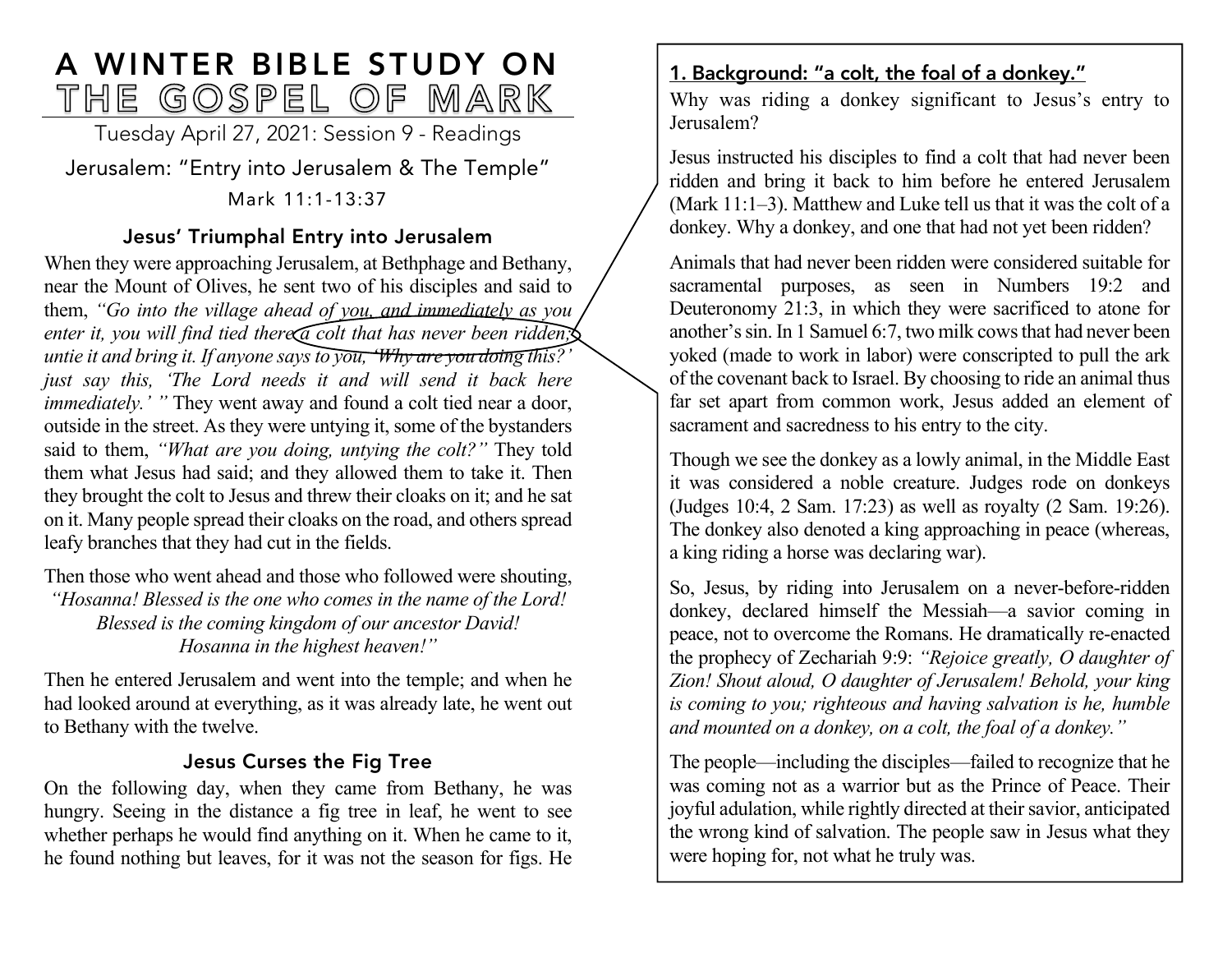said to it, *"May no one ever eat fruit from you again."* And his disciples heard it.

#### Jesus Cleanses the Temple

Then they came to Jerusalem. And he entered the temple and began to drive out those who were selling and those who were buying in the temple, and he overturned the tables of the money changers and the seats of those who sold doves; and he would not allow anyone to carry anything through the temple. He was teaching and saying, *"Is it not written, 'My house shall be called a house of prayer for all the nations'? But you have made it a den of robbers."* And when the chief priests and the scribes heard it, they kept looking for a way to kill him; for they were afraid of him, because the whole crowd was spellbound by his teaching. And when evening came, Jesus and his disciples went out of the city.

## The Lesson from the Withered Fig Tree

In the morning as they passed by, they saw the fig tree withered away to its roots. Then Peter remembered and said to him, "Rabbi, look! The fig tree that you cursed has withered." Jesus answered them, *"Have faith in God. Truly I tell you, if you say to this mountain, 'Be taken up and thrown into the sea,' and if you do not doubt in your heart, but believe that what you say will come to pass, it will be done for you. So I tell you, whatever you ask for in prayer, believe that you have received it, and it will be yours."*

*"Whenever you stand praying, forgive, if you have anything against anyone; so that your Father in heaven may also forgive you your trespasses."*

#### Jesus' Authority Is Questioned

Again they came to Jerusalem. As he was walking in the temple, the chief priests, the scribes, and the elders came to him and said, *"By what authority are you doing these things? Who gave you this authority to do them?"* Jesus said to them, *"I will ask you one question; answer me, and I will tell you by what authority I do these things. Did the baptism of John come from heaven, or was it of human origin? Answer me."* They argued with one another, *"If we say, 'From heaven,' he will say, 'Why then did you not believe him?'* 

*But shall we say, 'Of human origin'?"*—they were afraid of the crowd, for all regarded John as truly a prophet. So they answered Jesus, *"We do not know."* And Jesus said to them, *"Neither will I tell you by what authority I am doing these things."*

#### Chapter 12: The Parable of the Wicked Tenants

Then he began to speak to them in parables. "A man planted a vineyard, put a fence around it, dug a pit for the *wine press, and built a watchtower; then he leased it to tenants and went to another country. When the season came, he sent a slave to the tenants to collect from them his share of the produce of the vineyard. But they seized him, and beat him, and sent him away empty-handed. And again he sent another slave to them; this one they beat over the head and insulted. Then he sent another, and that one they killed. And so it was with many others; some they beat, and others they killed. He had still one other, a beloved son. Finally he sent him to them, saying, 'They will respect my son.' But those tenants said to one another, 'This is the heir; come, let us kill him, and the inheritance will be ours.' So they seized him, killed him, and threw him out of the vineyard. What then will the owner of the vineyard do? He will come and destroy the tenants and give the vineyard to others. Have you not read this scripture: 'The stone that the builders rejected has become the cornerstone; this was the Lord's doing, and it is amazing in our eyes'?"* When they realized that he had told this parable against them, they wanted to arrest him, but they feared the crowd. So they left him and went away.

## The Question about Paying Taxes

Then they sent to him some Pharisees and some Herodians to trap him in what he said. And they came and said to him, *"Teacher, we know that you are sincere, and show deference to no one; for you do not regard people with partiality, but teach the way of God in accordance with truth. Is it lawful to pay taxes to the emperor, or not? Should we pay them, or should we not?"* But knowing their hypocrisy, he said to them, *"Why are you putting me to the test? Bring me a denarius and let me see it."* And they brought one. Then he said to them, *"Whose head is this, and whose title?"* They answered, "The emperor's." Jesus said to them, *"Give to the emperor the things that are the emperor's,*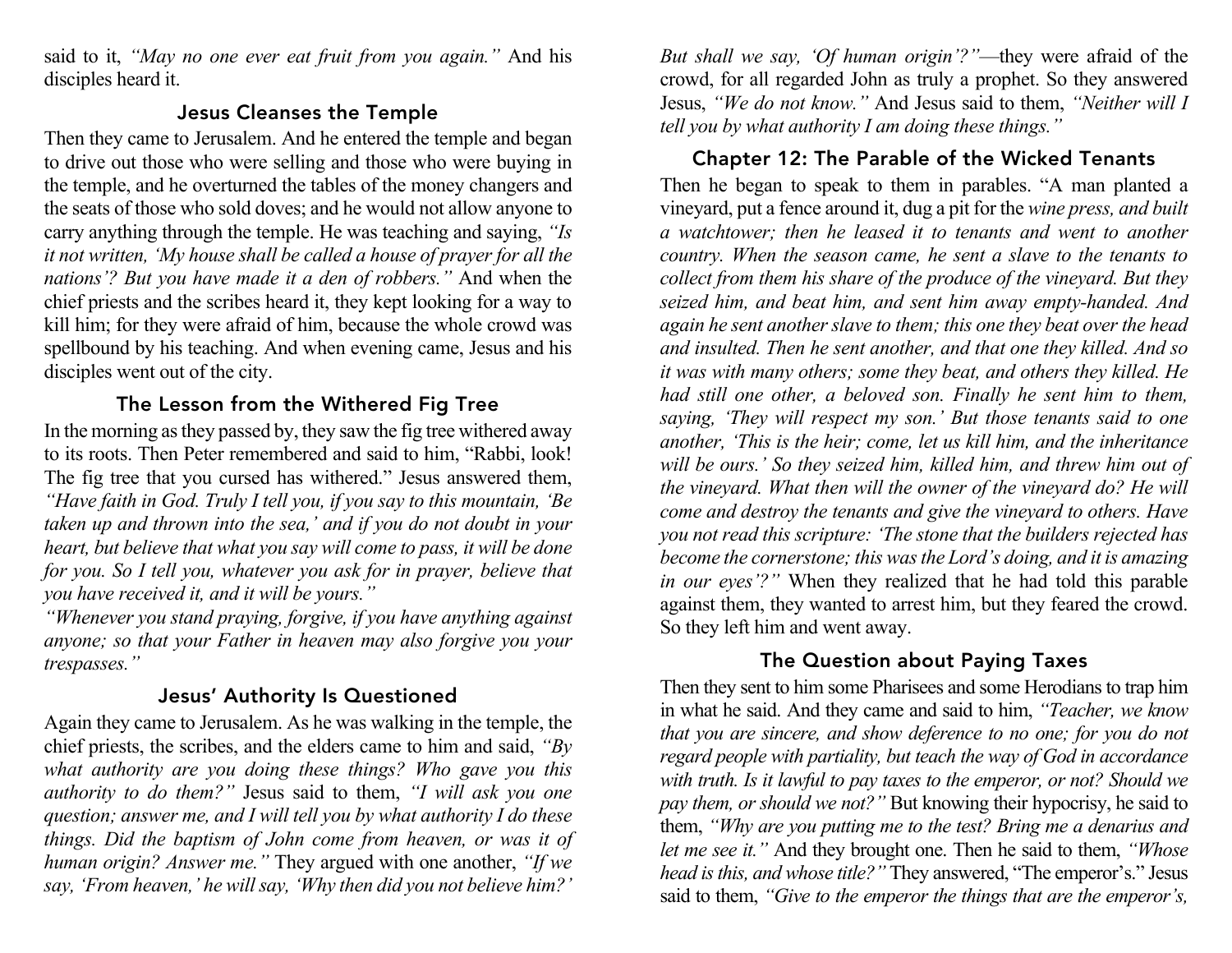*and to God the things that are God's."* And they were utterly amazed at him.

#### The Question about the Resurrection

Some Sadducees, who say there is no resurrection, came to him and asked him a question, saying, *"Teacher, Moses wrote for us that if a man's brother dies, leaving a wife but no child, the man shall marry the widow and raise up children for his brother. There were seven brothers; the first married and, when he died, left no children; and the second married the widow and died, leaving no children; and the third likewise; none of the seven left children. Last of all the woman herself died. In the resurrection whose wife will she be? For the seven had married her."*

Jesus said to them, *"Is not this the reason you are wrong, that you know neither the scriptures nor the power of God? For when they rise from the dead, they neither marry nor are given in marriage, but are like angels in heaven. And as for the dead being raised, have you not read in the book of Moses, in the story about the bush, how God said to him, 'I am the God of Abraham, the God of Isaac, and the God of Jacob'? He is God not of the dead, but of the living; you are quite wrong."*

#### The First Commandment

One of the scribes came near and heard them disputing with one another, and seeing that he answered them well, he asked him, *"Which commandment is the first of all?"* Jesus answered, *"The first is, 'Hear, O Israel: the Lord our God, the Lord is one; you shall love the Lord your God with all your heart, and with all your soul, and with all your mind, and with all your strength.' The second is this, 'You shall love your neighbor as yourself.' There is no other commandment greater than these."* Then the scribe said to him, *"You are right, Teacher; you have truly said that 'he is one, and besides him there is no other'; and 'to love him with all the heart, and with all the understanding, and with all the strength,' and 'to love one's neighbor as oneself,'—this is much more important than all whole burnt offerings and sacrifices."* When Jesus saw that he answered wisely, he said to him, *"You are not far from the kingdom of God."* After that no one dared to ask him any question.

## The Question about David's Son

While Jesus was teaching in the temple, he said, *"How can the scribes say that the Messiah is the son of David? David himself, by the Holy Spirit, declared, 'The Lord said to my Lord, "Sit at my right hand, until I put your enemies under your feet."' David himself calls him Lord; so how can he be his son?"* And the large crowd was listening to him with delight.

### Jesus Denounces the Scribes

As he taught, he said, *"Beware of the scribes, who like to walk around in long robes, and to be greeted with respect in the marketplaces, and to have the best seats in the synagogues and places of honor at banquets! They devour widows' houses and for the sake of appearance say long prayers. They will receive the greater condemnation."*

# The Widow's Offering

He sat down opposite the treasury, and watched the crowd putting money into the treasury. Many rich people put in large sums. A poor widow came and put in two small copper coins, which are worth a penny. Then he called his disciples and said to them, *"Truly I tell you, this poor widow has put in more than all those who are contributing to the treasury. For all of them have contributed out of their abundance; but she out of her poverty has put in everything she had, all she had to live on."*

#### 2. Background: What exactly was a 'widow's mite'?

Jesus observed a poor widow quietly putting her donation into the temple coffers, praising her *"mite"* over the abundance that the Pharisees ostentatiously poured in. What exactly is a mite? The word is a contraction of *"minute,"* from the Latin *"minutum,"* which isthe translation of the Greek word *"lepton"* — the very smallest copper coin. Two mites made a farthing, or one *"kodrantes"* (quadrant), i.e., the fourth part of a Roman *"as"*. **How much might a mite be worth?** Two of them together paid a farmworker's wage for about ten minutes' work. The poor widow – the Greek term specifies that she was a pauper – gave both coins. The fact that her donation consisted of two tiny coins is significant. She might have kept back one, but in spite of her extreme poverty she cast in all that she had.